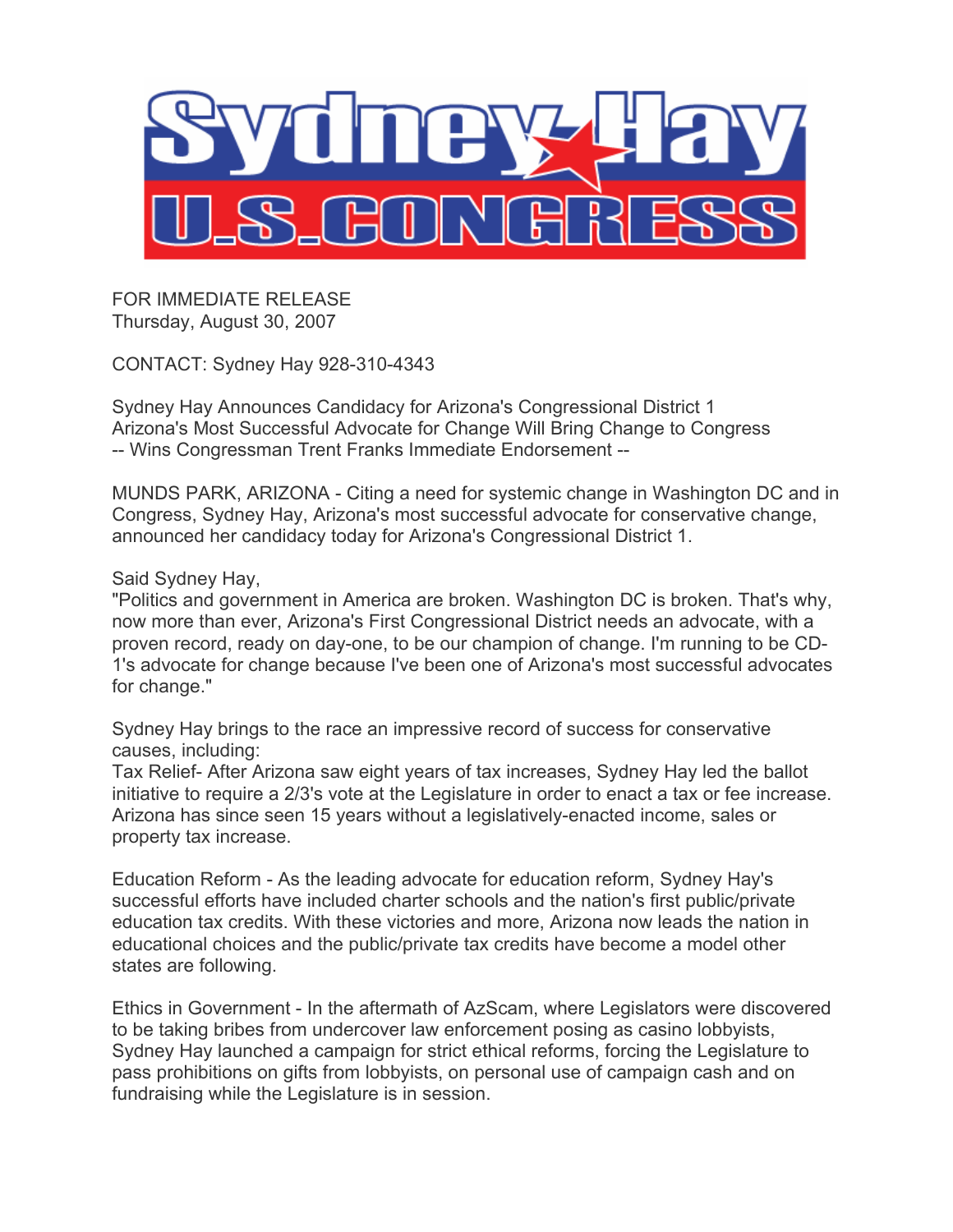Sydney Hay is the President of the Arizona Mining Association, (whose members employ thousands of Arizonans and contribute several billion dollars annually to Arizona's economy, with most of their operations being within CD-1). She is the former Chairman of the Board of Governors of the Arizona Department of Mines and Mineral Resources and has served for the past thirteen years as Executive Director of AMIGOS (Arizona Mining and Industry Get Our Support, a trade association of small to mid-sized businesses that supply Arizona's vital copper mining industry) - all firsts for a woman in the male-dominated industry. A small business owner, she owns her own public affairs and association management firm and has managed numerous political campaigns from local to national in scope.

## Continued Hay,

"I have worked on behalf of the people and issues that CD-1 is all about: taxpayers, small businesses, natural resource employers and the jobs they create, and parents wanting the best education for their children. I've made a real difference for Arizona. I'm ready to fight for real change in Congress."

Wins Congressman Trent Franks Immediate Endorsement

The Sydney Hay for Congress campaign was immediately bolstered today with the endorsement of Congressman Trent Franks, who said,

"For me, this marks day-one of doing everything I can to see that Sydney Hay is the Republican elected to fill that seat. My strong commitment to Sydney Hay is due to her strong commitment to principled conservative reforms. I've known Sydney Hay for more than 20 years and in those 20 years she has amassed a tremendous record of accomplishment on issues that are vital to the citizens of Congressional District 1, vital to Arizona and to vital America. As an advocate for taxpayers, small businesses, natural resource industries, and parents seeking educational opportunities for their children, Sydney Hay hasn't just pushed for change, she's made change happen."

Franks continued, "With America facing thorny issues like protecting our borders, fighting international terrorism and promoting rural economic opportunities, Arizona's CD-1 cannot afford a new member who needs on-the-job training. We need a Member of Congress, Sydney Hay, who is ready on day-one to bring her experience as a principled conservative reformer to the halls of Congress -- someone who has never wavered in her defense of life, liberty and limited government. Sydney Hay is ready to go to work to fix what's broken in Washington. And I'm ready to go to work to help ensure Sydney Hay wins this race."

Thanking Congressman Franks for his support Sydney Hay said,

"Congressman Franks' support means so much to me because we share the belief that much of what government does, it has no business doing. It spends too much, wastes too much, taxes too much, regulates too much. Much of what government is supposed to do it does poorly or not at all. Bloated bureaucracies and destructive government policies invite incompetence and frustrate common-sense. Now, more than ever, we need advocates in Congress for bedrock American values: individual responsibility; entrepreneurial spirit; economic opportunity; -- all within the framework of limited